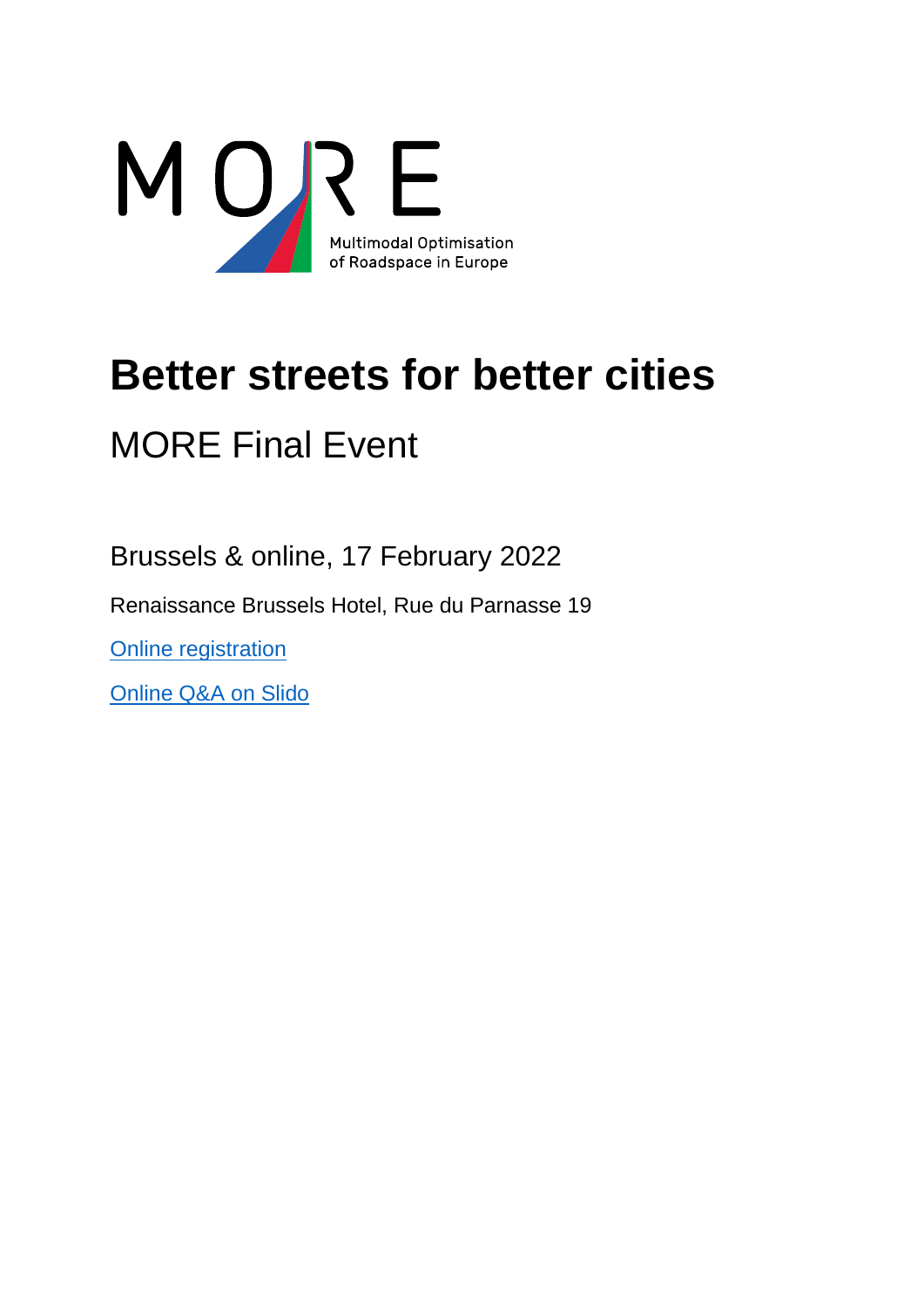# **Agenda**

# 10:00 Registration and welcome coffee

11:00 Opening session - Street design: concepts, context, and challenges

Welcome and introduction: Karen Vancluysen, POLIS

Opening statement:

• Matthew Baldwin, Deputy Director General DG MOVE, Chair of EU Mission for 100 Climate-Neutral and Smart Cities

Keynote speech:

• Pascal Smet, Secretary of State of the Brussels-Capital Region, responsible for Urbanism

Presentations:

- How MORE addresses the challenges facing city streets (Paulo Anciaes, University College London)
- Street carbon: current sources and future potentials (Ellen Hill, Vectos)
- Concepts and street design principles (Peter Jones, University College London)
- Policy and regulatory frameworks (Charlotte Halpern, Sciences Po)
- Current user groups and patterns of street use (Regine Gericke, Technical University Dresden)
- Future street patterns and potential role for new technologies (Meng Lu, DYNNIQ)
- Q&A

## 13:00 Lunch break

#### 14:00 Street design: processes, outcomes, and recommendations

This session will provide an overview of the street redesign process developed by MORE. Representatives from Budapest, Lisbon, London, Malmö and Constanta will share their experiences and tips for success.

Chair: Paul Curtis, Vectos

## **Introduction to the MORE approach and tools**

- The step-by-step street design process and MORE design tools (Paul Curtis, Vectos)
- The MORE option generation tools (Paulo Anciaes, University College London)
- Engaging stakeholders in the design process with TraffWeb and LineMap (Simon Morgan and Robin Morrison, Buchanan Computing)